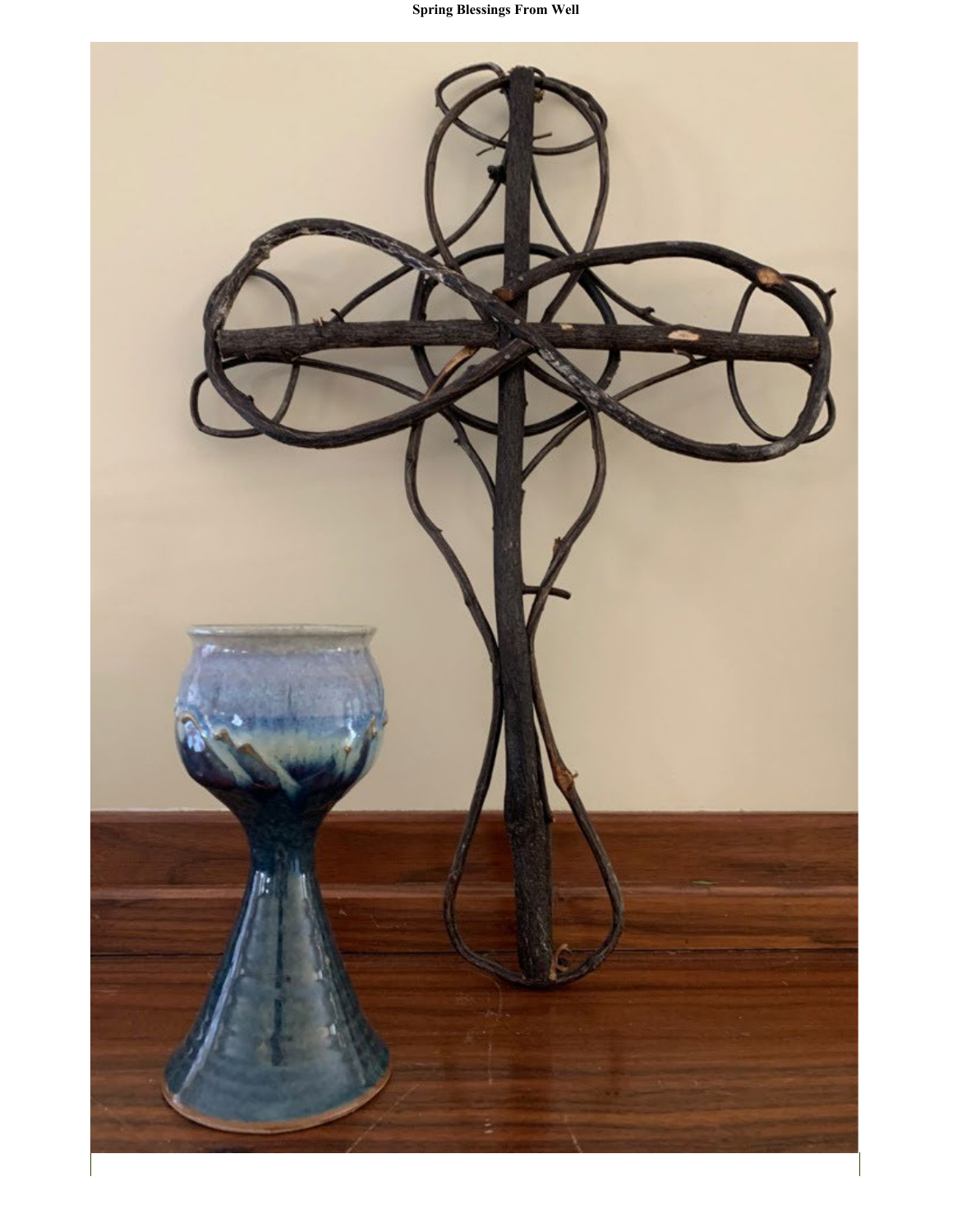**181 Mercy Lane Hamptonville, NC 27020 704-539-5449**

# **April 2022 Spring Blessings**

We prayed every day during Lent for those in the Ukraine. We loved this prayer written by Kate Bowler and want to share with you.



A Blessing for Ukraine God, the unthinkable has happened. Swiftly, relentlessly, by stealth and through open destruction, the peace and beauty of the ordinary, has been shattered in a day. O God of justice and might, We call to you to come and bring this suffering to an end. Comfort these trembling hearts. Shield the vulnerable. Strengthen those with the resources and the resolve to protect what they love in the face of such overwhelming force. Grant wisdom to the nations of our world, to our leaders, and to us, to grasp the unfathomable, to see evil in its true light, and come against it unflinchingly. Dear Ukraine, though we shudder to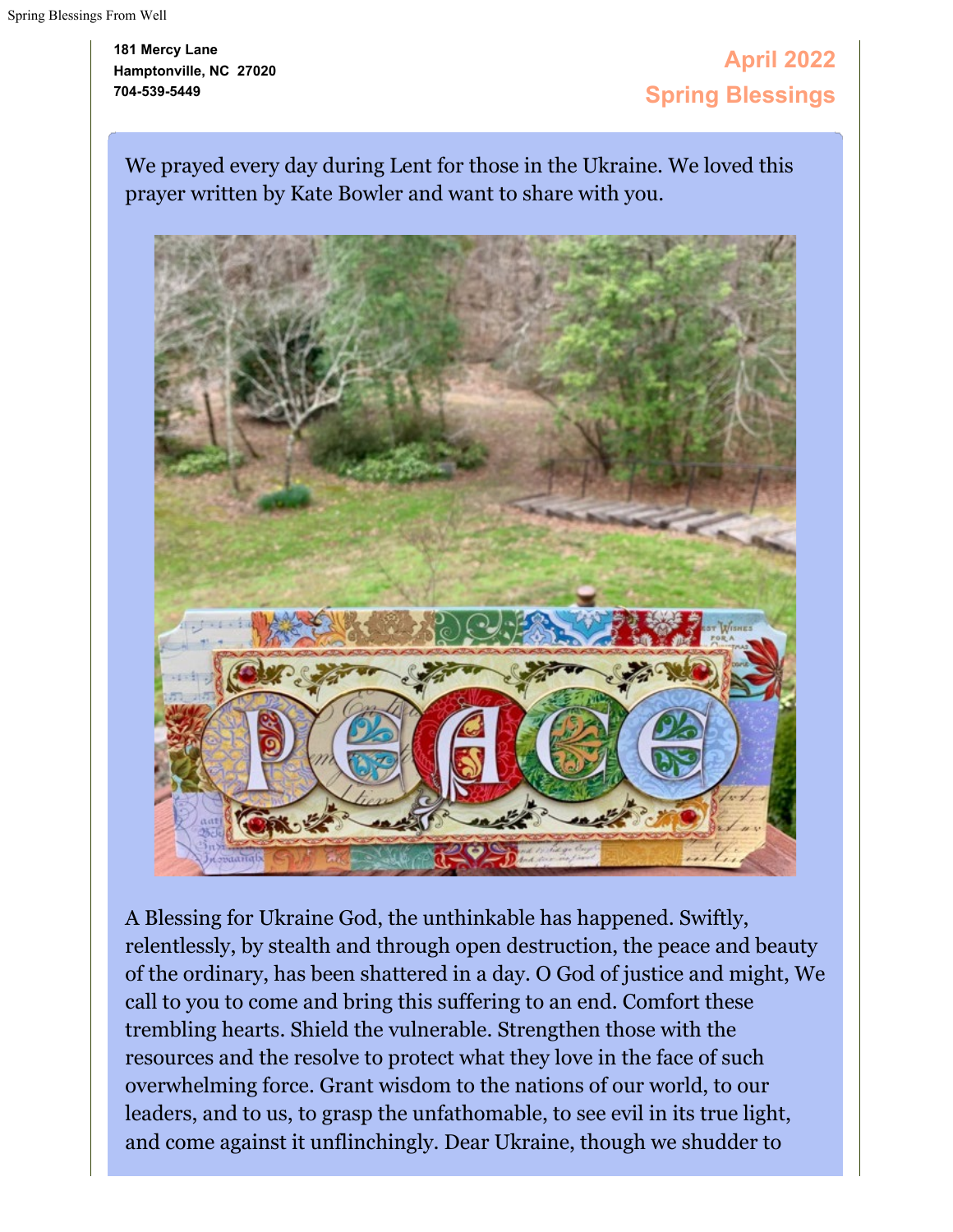watch what is happening We will not look away.

*May we all continue to pray every day for peace in our world.*

### **Coming Soon**

Just as we have been refreshing the property at Well of Mercy over the last couple of years, we are working on fresh new looks to lead Well into the future. Be on the lookout for upcoming announcements that will include a new website, a 'Save the Date' to celebrate our 25th Anniversary and other fresh looks with the same commitment to holding the *Quiet*!

Watch the newsletters, social media posts, and your mailbox as we continue to Refresh, Grow and Celebrate serving you at Well of Mercy.



## **Upcoming Retreat Bird Retreat** May  $17 - 18$

Celebrate the arrival of spring by tuning into the sights and sounds of our feathered friends. Well's gorgeous landscape provides the perfect habitat for a beautiful and diverse community of birds.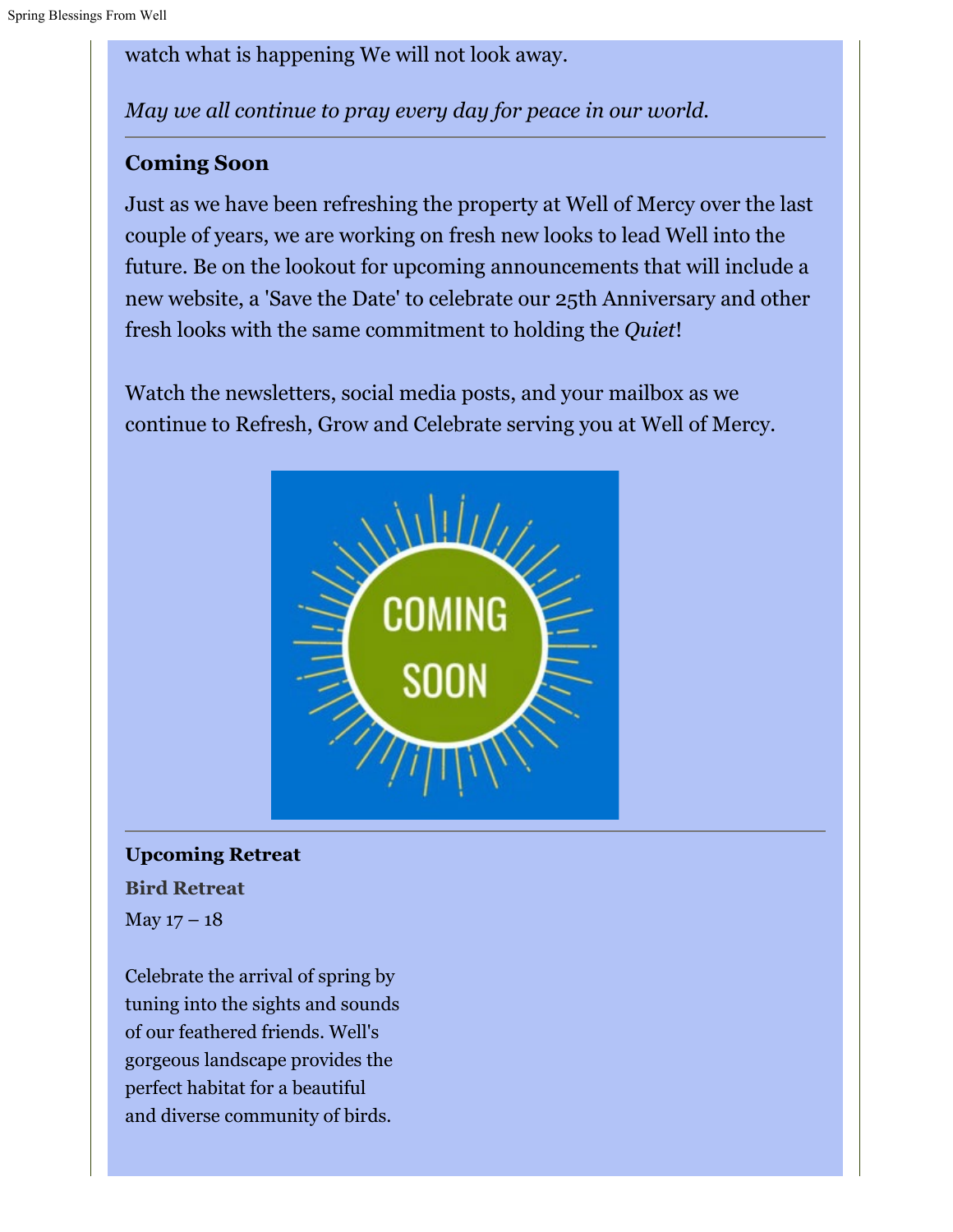

Participants should bring clothes and shoes for various outdoor experiences and binoculars if

possible. Bird guides and song identification apps are helpful but not required. This birding adventure will be led by fellow bird enthusiasts Jane Motsinger, Virginia Perry, and Catherine Wandell.

#### **1-night retreat**

**\$140** includes a one-night stay in a private guest room, all meals, and all birding activities.

Retreat begins Tuesday, May 17, at 1 pm in the Chapel and runs through Wednesday, May 18, at 1:30pm.

Limited to 12 retreatants **Call to Reserve Your Spot -** 704-539-5449

> Check [Facebook](https://cts.vresp.com/c/?WellofMercy/1f9c105883/25d1e1de8c/efb4fd4671) for retreats released between newsletters. **Programs often fill before they can be published in the newsletter.**

#### **Allegiance to Earth: Earth Day 2022**

Earth Day is April 22th! We hope you have plans to celebrate. You can plant a tree, collect trash along the highway, help clear waterways, recycle clothes, vow to reduce your use of plastics or find other ways of preserving and carrying for Mother Earth.

At Well of Mercy, we take pride in being a Natural Wildlife

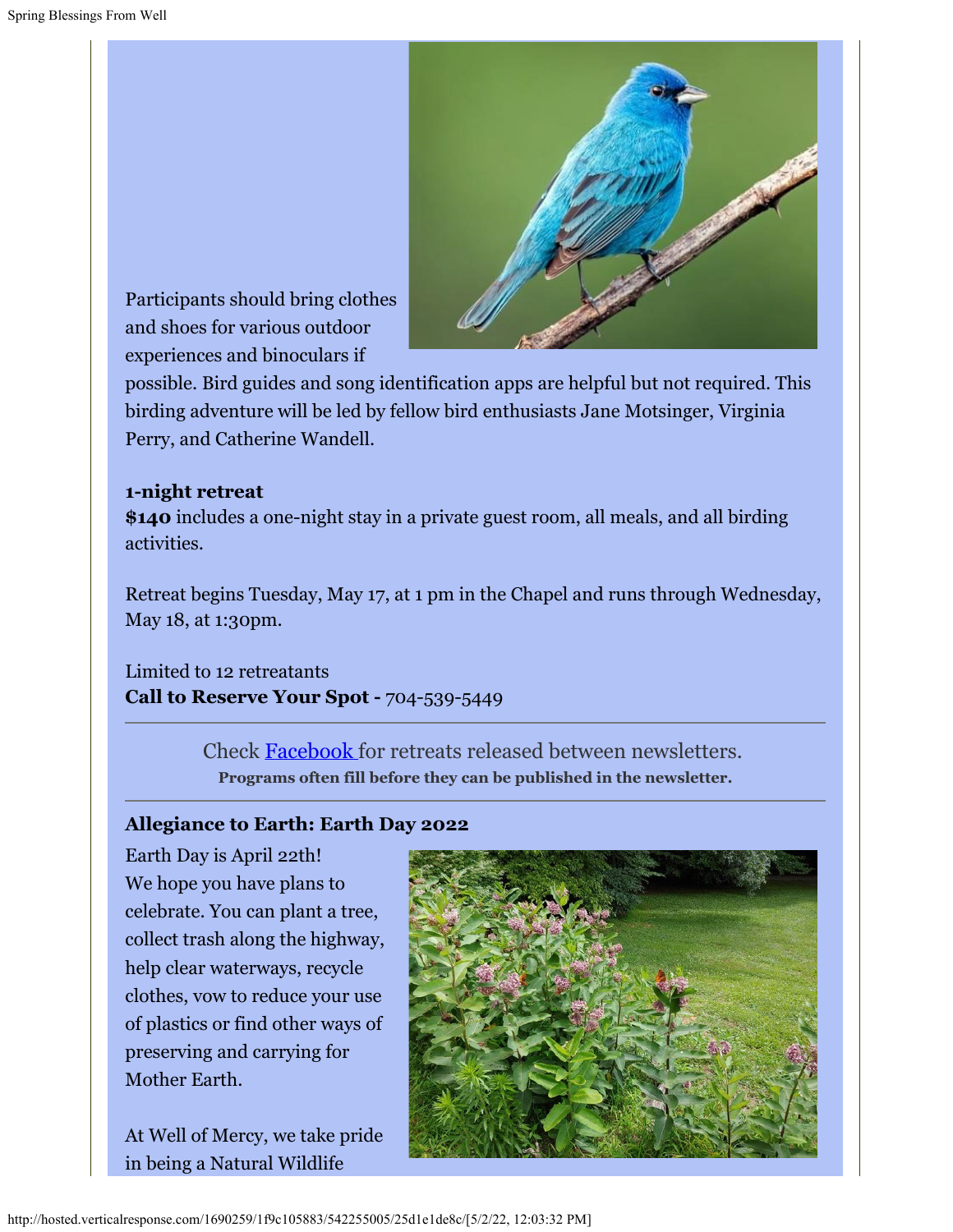Preserve. We steward our 110 acres 365 days of the year, not just on Earth Day. It's one of our core values.

We encourage guests to enjoy the beauty nature offers. You may notice our hummingbirds while relaxing on a porch or the bees and butterflies dancing on the milkweed.

[Here](https://cts.vresp.com/c/?WellofMercy/1f9c105883/25d1e1de8c/5b5784cb03) are a few tips on best bird feeder practices that can help or hurt bird populations and what you can do to make sure you're doing the right thing.

#### **Connecting to Our Roots: Critical Concerns**

One of the Sisters of Mercy Critical Concerns is: Nonviolence.

"We work for peace through prayer, education, personal and communal practices of nonviolence, and legislative advocacy to reduce armed conflicts, gun violence and human rights abuses." Please join us as we continue to pray for the world to find peace and consider and share with us any steps you might take in your life to practice nonviolence.

A peaceful practice you can try at home is to take your thumb to each finger and say one finger at a time, "Peace



begins with me." For a visual of this exercise, click **[here](https://cts.vresp.com/c/?WellofMercy/1f9c105883/25d1e1de8c/5624144aa0/v=eiLWO9jOTao)**.

### **Guest Notes**

A note from a recent guest, *"Thank you so much to this amazing staff. You made*

### **Gift Shop Corner**

New items in the gift shop!

Artisan Walking & Talking Sticks made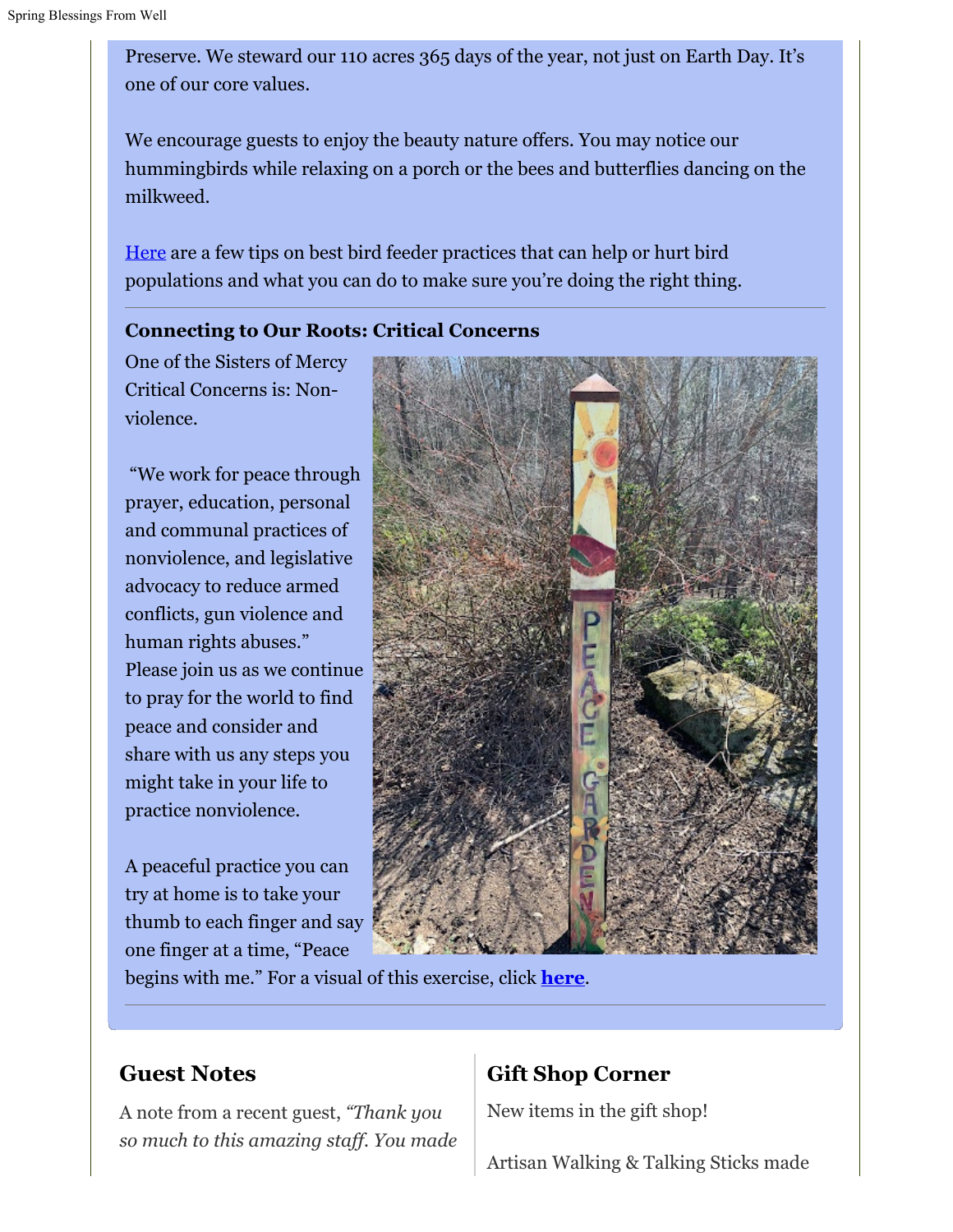*us feel so welcomed and so loved. We could definitely feel God's presence in this space. The land is so beautiful. Being in nature is just what we needed to refresh our souls! We will be back- this is our new happy place. You have created an awesome atmosphere to commune with God."*

We'd like to thank all of the donors that have contributed to Well of Mercy because it's people like you that make these experiences possible for others. Thanks for paying it forward. Please consider making a tax-deductible donation. Sharing your resources today will help us continue to reach people like this guest for years to come. Thank you!





*"Everything and everyone was perfect. I can't wait to return. I so appreciate this retreat center and the staff, it truly is a blessing."*

- Guest Feedback

by Bev Wood, Hickory, NC resident and former Well of Mercy employee.



They are made from sticks from her property and decorated with leather, feathers, paint, wood-burning and even a few beads. Walking sticks can be knee savers! Perfect for when you stroll the Prayer Path at Well. The Talking Sticks are great for group work. \$45 each

> **Contact Well of Mercy for Inquiries & Reservations**

> > **Well of Mercy**

181 Mercy Lane Hamptonville, NC 27020 704-539-5449

**All Visits Require Advance Reservations**

Find us on **Facebook**